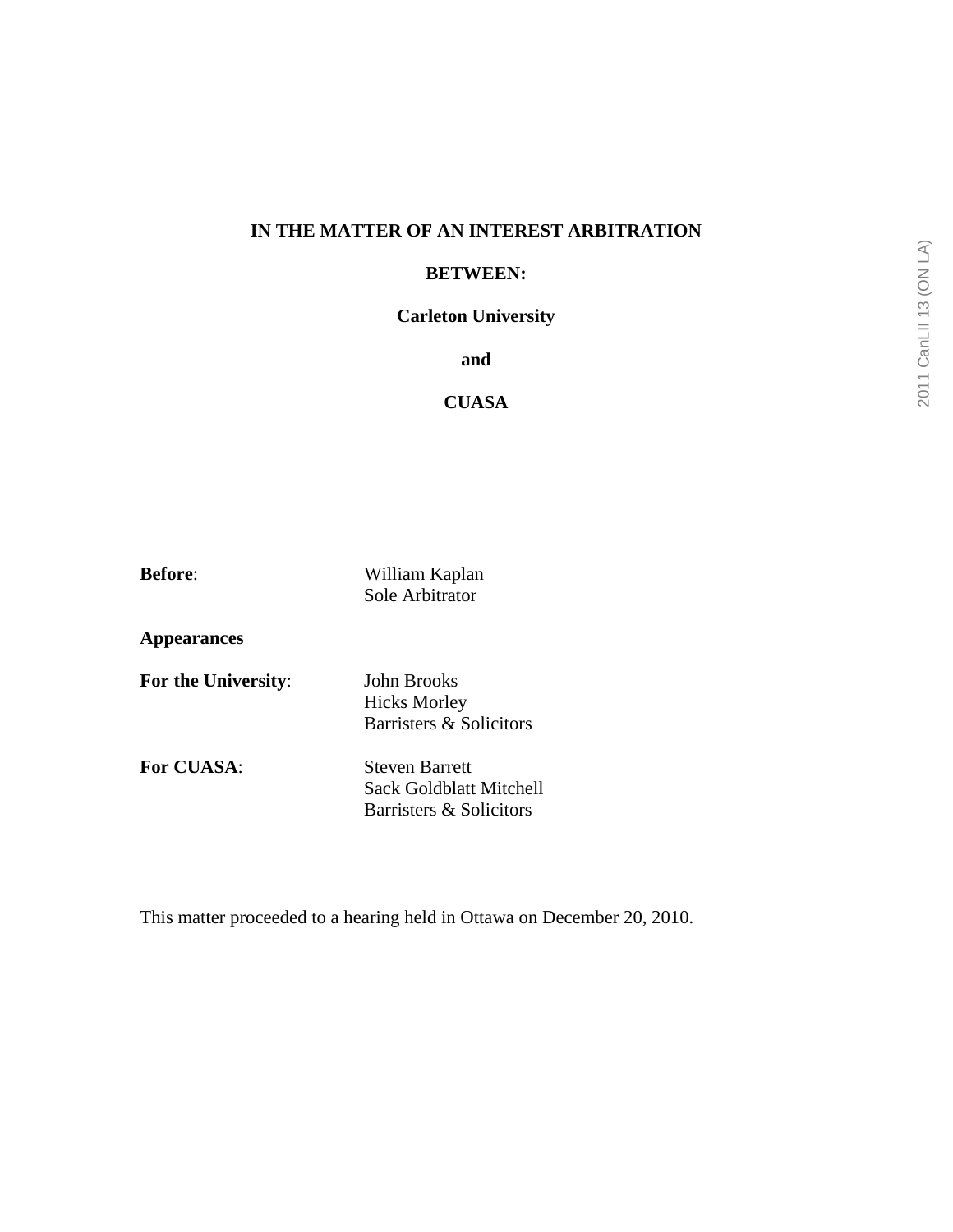### **Award**

The issues in dispute proceeded to a mediation on October 28, November 2, 6, 7 & 14, 2010. Unfortunately, a mediated resolution could not be achieved. The parties then agreed to substitute final and binding arbitration before me as sole arbitrator on all outstanding issues in lieu of arbitration under Article 34 of the Collective Agreement. Having carefully considered the submissions of the parties made before me on December 20, 2010, I direct as follows:

# **ATB**

| May 1, 2010      | 1.00%                     |
|------------------|---------------------------|
| November 1, 2010 | $0.50\%$ (non-compounded) |
| May 1, 2011      | 1.00%                     |
| November 1, 2011 | 0.50% (non-compounded)    |

# **Equity Adjustment**

| May 1, 2010      | \$375 |
|------------------|-------|
| November 1, 2010 | \$375 |
| May 1, 2011      | \$375 |
| November 1, 2011 | \$375 |

Summer School stipend and Retiree Teaching stipend to be increased by ATB and percentage equivalent of Equity Adjustment on May  $1<sup>st</sup>$  of each year.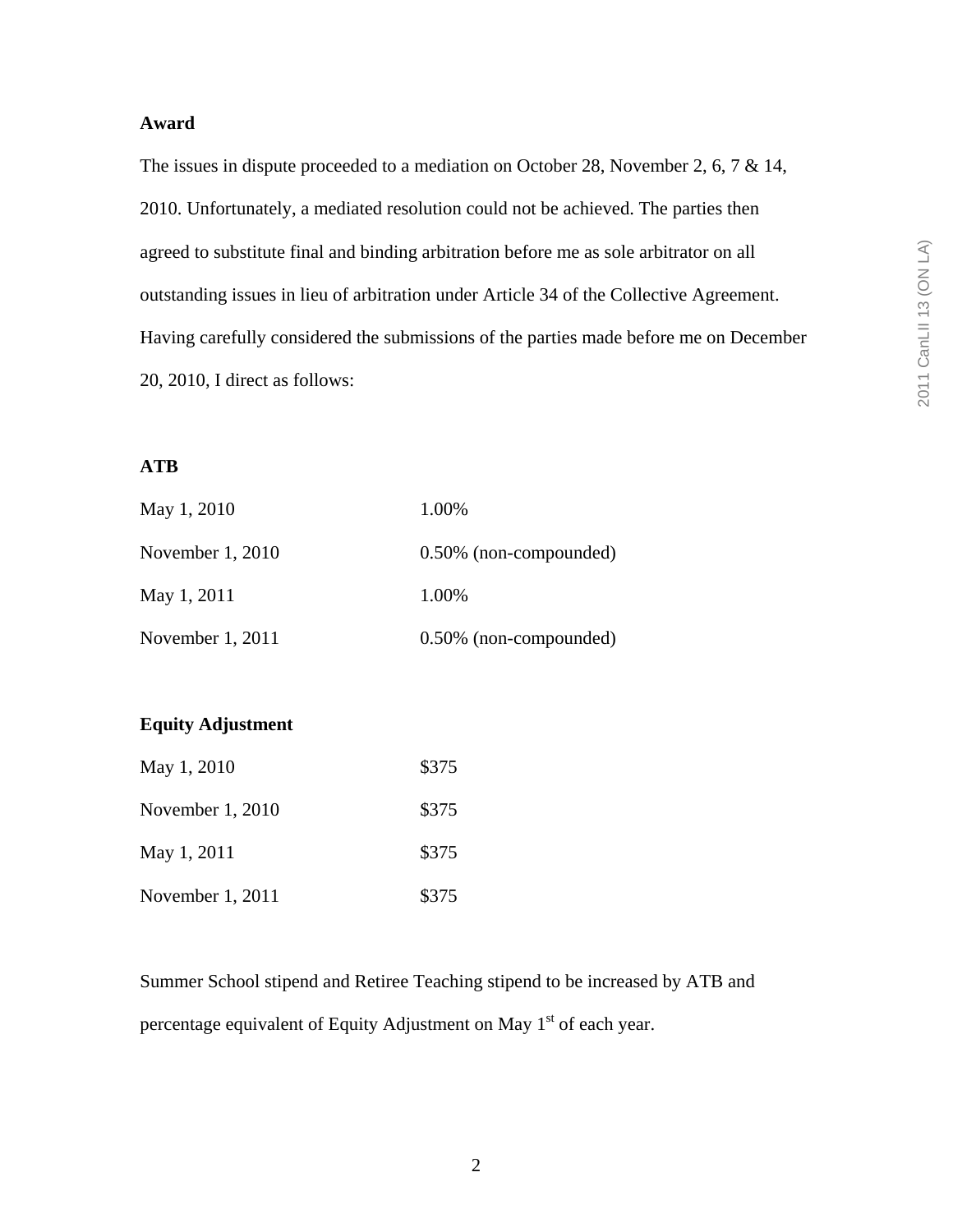# **CDI**

CDI to be implemented as per past practice. For clarity, the full year value of the flat dollar equity adjustment and percentage ATB's in each of 2010/2011 and 2011/2012 to be used to determine the increase to nominal salary as per the rules in Article 45. The parties to amend Article 45 accordingly.

#### **PER**

| May 1, 2010 | Increase by \$100. |
|-------------|--------------------|
| May 1, 2011 | Increase by \$100. |

### **Librarians – Section Heads**

Issues regarding Term, Duties, Appointment Process and Stipends to be referred to a joint committee with three members appointed by the University and three members appointed by CUASA. The joint committee to meet and make recommendations to the JCAA by May 1, 2011. If recommendations have not been made and/or accepted by both parties, either party may, any time after May 1, 2011, refer any outstanding issues to arbitration. The arbitrator will have the jurisdiction to make an award on the outstanding issues, including retroactivity, if any, to May 1, 2010.